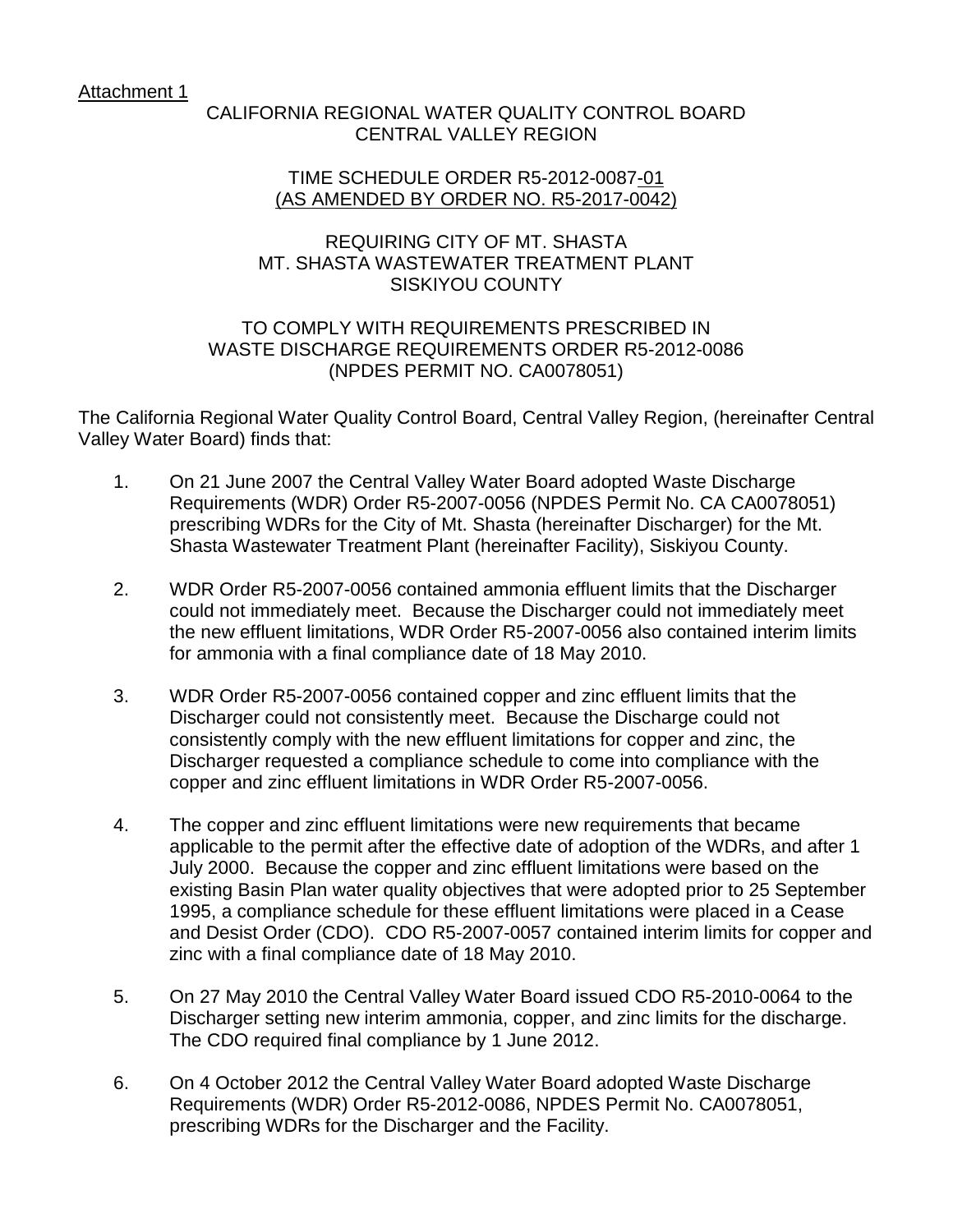7. WDR Order R5-2012-0086 contains Final Effluent Limitations IV.A.1.a., which reads, in part, as follows:

|                              |              | <b>Effluent Limitations</b> |                                |                                        |                                        |  |  |  |
|------------------------------|--------------|-----------------------------|--------------------------------|----------------------------------------|----------------------------------------|--|--|--|
| <b>Parameter</b>             | <b>Units</b> | Average<br><b>Monthly</b>   | <b>Maximum</b><br><b>Daily</b> | <b>Instantaneous</b><br><b>Minimum</b> | <b>Instantaneous</b><br><b>Maximum</b> |  |  |  |
| Ammonia                      | mg/L         | 4.6                         | 8.4                            | --                                     | --                                     |  |  |  |
| Copper, Total<br>Recoverable | ug/L         | 9.1                         | 19.3                           | $- -$                                  | --                                     |  |  |  |
| Zinc, Total<br>Recoverable   | ug/L         | 12.9                        | 26.2                           | --                                     | --                                     |  |  |  |

#### Table 6A. Final Effluent Limitations

- 8. The effluent limitations specified in WDR Order R5-2012-0086 for ammonia is based on implementation of the 1999 Update of National Recommended Ambient Water Quality Criteria (NAWQC) for protection of freshwater aquatic life.
- 9. The effluent limitations specified in WDR Order R5-2012-0086 for copper and zinc are based on the California Toxics Rule and the *Water Quality Control Plan, Fourth Edition, for the Sacramento River and San Joaquin River Basins* (Basin Plan).
- *violates or will violate requirements prescribed by the regional board, or the state*  approaching capacity, the board may require the discharger to submit for approval of 10. California Water Code (CWC) section 13300 states: "*Whenever a regional board finds that a discharge of waste is taking place or threatening to take place that board, or that the waste collection, treatment, or disposal facilities of a discharger are the board, with such modifications as it may deem necessary, a detailed time schedule of specific actions the discharger shall take in order to correct or prevent a violation of requirements.*"
- will cause or have the reasonable potential to cause or contribute to an in-stream 11. Federal regulations, 40 CFR 122.44 (d)(1)(i), require that NPDES permit effluent limitations must control all pollutants which are or may be discharged at a level which excursion above any State water quality standard, including any narrative criteria for water quality. Beneficial uses, together with their corresponding water quality objectives or promulgated water quality criteria, can be defined per federal regulations as water quality standards.
- Discharge Point No. 001. These limitations are based on new requirements that become applicable to the Order after the effective date of the waste discharge measures cannot be designed, installed, and put into operation within 30 calendar 12. In accordance with CWC section 13385(j)(3), the Central Valley Water Board finds that, based upon results of effluent monitoring, the Discharger is not able to consistently comply with the new effluent limitations for ammonia, copper, and zinc at requirements, and after 1 July 2000, for which new or modified control measures are necessary in order to comply with the limitation, and the new or modified control days.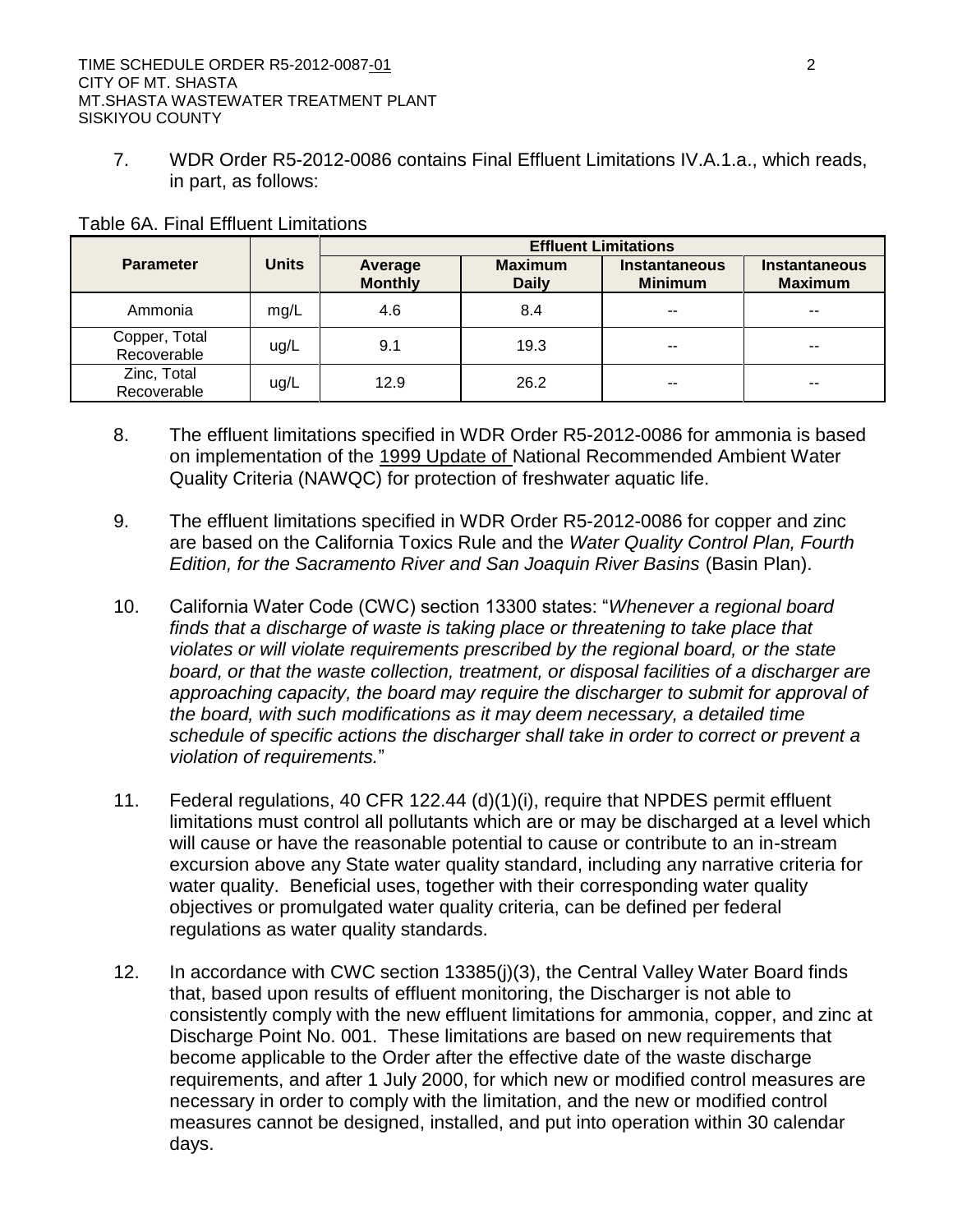2012-0086 for ammonia, copper, and zinc at Discharge Point No. 001 is not possible or practicable. The Clean Water Act and the California Water Code authorize time upgrades to the plant to come into compliance with the applicable effluent limitations. achieving compliance. The following table summarizes the effluent monitoring data obtained from January 2007 to June 2011 for ammonia, and September 2007 through May 2011 for both copper and zinc: 13. Immediate compliance with the final effluent limitations contained in WDR Order R5schedules for achieving compliance. The Discharger is proposing to conduct The Clean Water Act and the California Water Code authorize time schedules for

| <b>Parameter</b>                       | <b>Units</b> | <b>MEC</b> | <b>Mean</b> | <b>Standard</b><br><b>Deviation</b> | # of Samples |
|----------------------------------------|--------------|------------|-------------|-------------------------------------|--------------|
| Ammonia <sup>1</sup>                   | mg/L         | 18.1 21    | 10.47 11    | 5.234.4                             | 21 88        |
| Copper, Total Recoverable <sup>2</sup> | ug/L         | 32         | 9.03        | 6.17                                | 45           |
| Zinc, Total Recoverable <sup>2</sup>   | ug/L         | 47.6       | 14.84       | 9.21                                | 46           |

 $2$  Monitoring data collected from September 2007 through May 2011  $1$  Monitoring data collected from January 2010 through October 2016

- 14. For compliance with the final effluent limitations for ammonia, copper, and zinc, the environmental documentation if required, permitting, and financing. Discharger requires additional time to complete upgrades sufficient to comply with the final effluent limits, or conduct studies sufficient to justify alternate final effluent limits. Necessary activities include engineering feasibility and design studies,
- $15.$ 15. On **26 July 2012,** the Discharger submitted justification for a compliance schedule for ammonia, copper, and zinc.
- 16. the final effluent limits as described in WDR Order R5-2012-0086. These efforts and outfall improvement project. 16. On 2 December 2016 the Discharger submitted a request for additional time to comply with final effluent limits. The Discharger has made diligent progress towards implementing facility improvements in order to bring operations into compliance with include, but are not limited to: completing a Method of Compliance Work Plan, completing a Preliminary Engineering Report and Feasibility Study, and completing a Mitigated Negative Declaration and Initial Study for a proposed wastewater treatment
- had been allocated to the Discharger in February 2015 for Facility improvements. As explained by the Discharger in the letter, due to events beyond the Discharger's control, EDA rescinded the \$3M grant in February 2016 and left the Discharger without the funding source necessary to implement these improvements. Alternate 17. The 2 December 2016 request outlined reasons why the Discharger will be unable to achieve compliance with final effluent limits for ammonia, copper, and zinc by the deadline of 1 June 2017. The Discharger was planning to construct filtration and UV disinfection facilities with a \$3M Economic Development Agency (EDA) grant that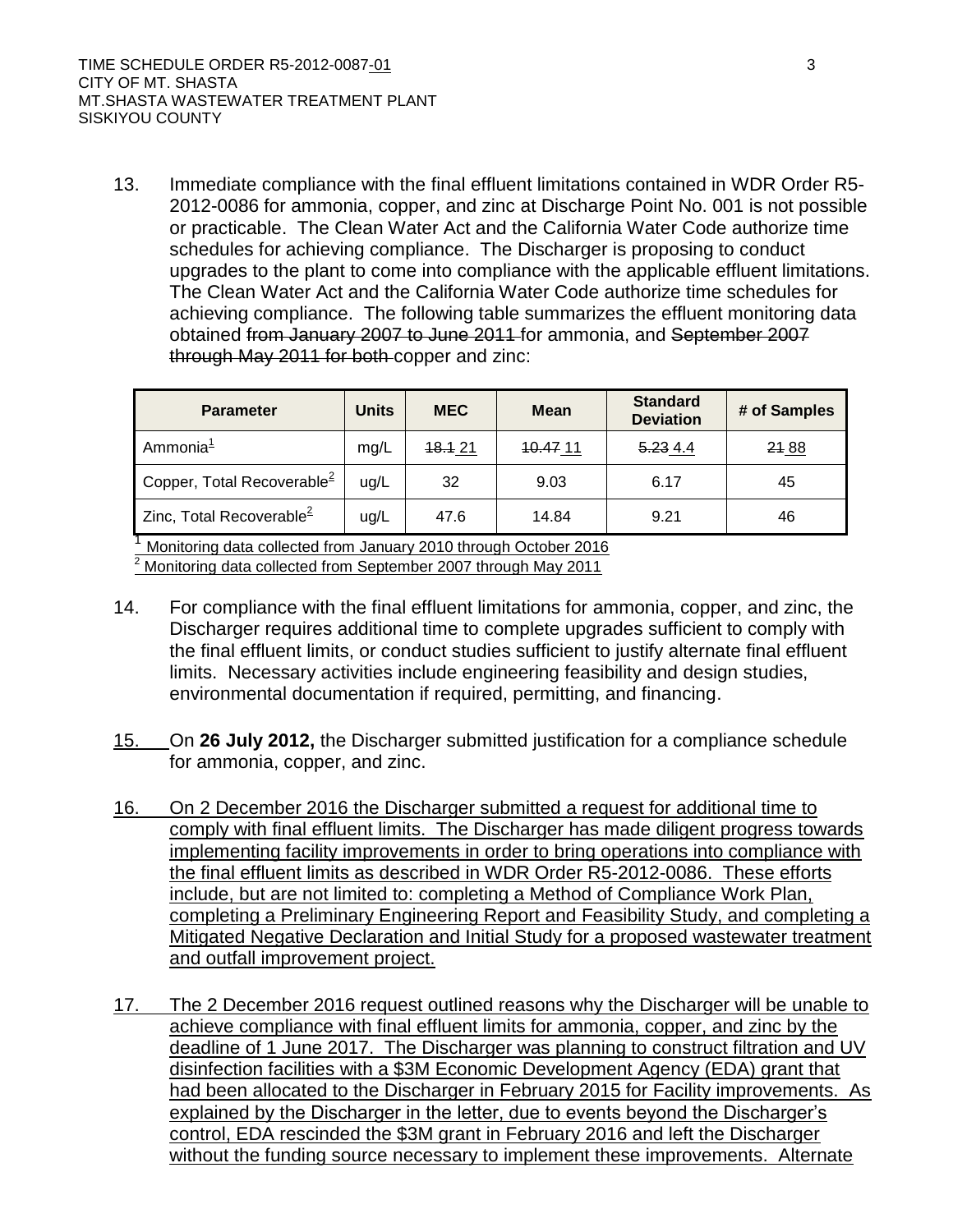and zinc. funding must now be procured in order for facility upgrades to be constructed that would allow the Discharger to comply with final effluent limits for ammonia, copper,

- and zinc.<br>15.18. This Order provides a time schedule for the Discharger to develop, submit and implement methods of compliance, and/or construct the necessary treatment plant upgrades to meet the final effluent limitations.
- 16. California Water Code (CWC) section 13300 states:

. . .

. . . ….

 Whenever a regional board finds that a discharge of waste is taking place or threatening to take place that violates or will violate requirements prescribed by the regional board, or the state board, or that the waste collection, treatment, or disposal facilities of a discharger are approaching capacity, the board may require the discharger to submit for approval of the board, with such modifications as it may deem necessary, a detailed time schedule of specific actions the discharger shall take in order to correct or prevent a violation of requirements.

 limitations. CWC section 13385(j)(3) provides protection from mandatory minimum 17.19. CWC subsections 13385(h) and (i) require the Central Valley Water Board to impose mandatory minimum penalties upon dischargers that violate certain effluent penalties for violations of an effluent limitation when:

> … the waste discharge is in compliance with either a cease and desist order issued pursuant to section 13301 or a time schedule order issued pursuant to section 13300 or 13308, if all of the following requirements are met:

 (A) The cease and desist order or time schedule is issued on or after July 1, 2000, and specifies the actions that the discharger is required to take in order to correct the violations that would otherwise be subject to subdivisions (h) and (i).

 (B) The regional board finds that, for one of the following reasons, the discharger is not able to consistently comply with one or more of the effluent limitations established in the waste discharge requirements applicable to the waste discharge:

 (i) The effluent limitation is a new, more stringent, or modified regulatory requirement that has become applicable to the waste discharge after the effective date of the waste discharge requirements and after July 1, 2000, new or modified control measures are necessary in order to comply with the effluent limitation, and the new or modified control measures cannot be designed, installed, and put into operation within 30 calendar days.

 $(C)$  (i) The regional board establishes a time schedule for bringing the waste discharge into compliance with the effluent limitation that is as short as possible, taking into account the technological, operational, and economic factors that affect the design, development, and implementation of the control measures that are necessary to comply with the effluent limitation. . . . [F]or the purposes of this subdivision, the time schedule may not exceed five years in length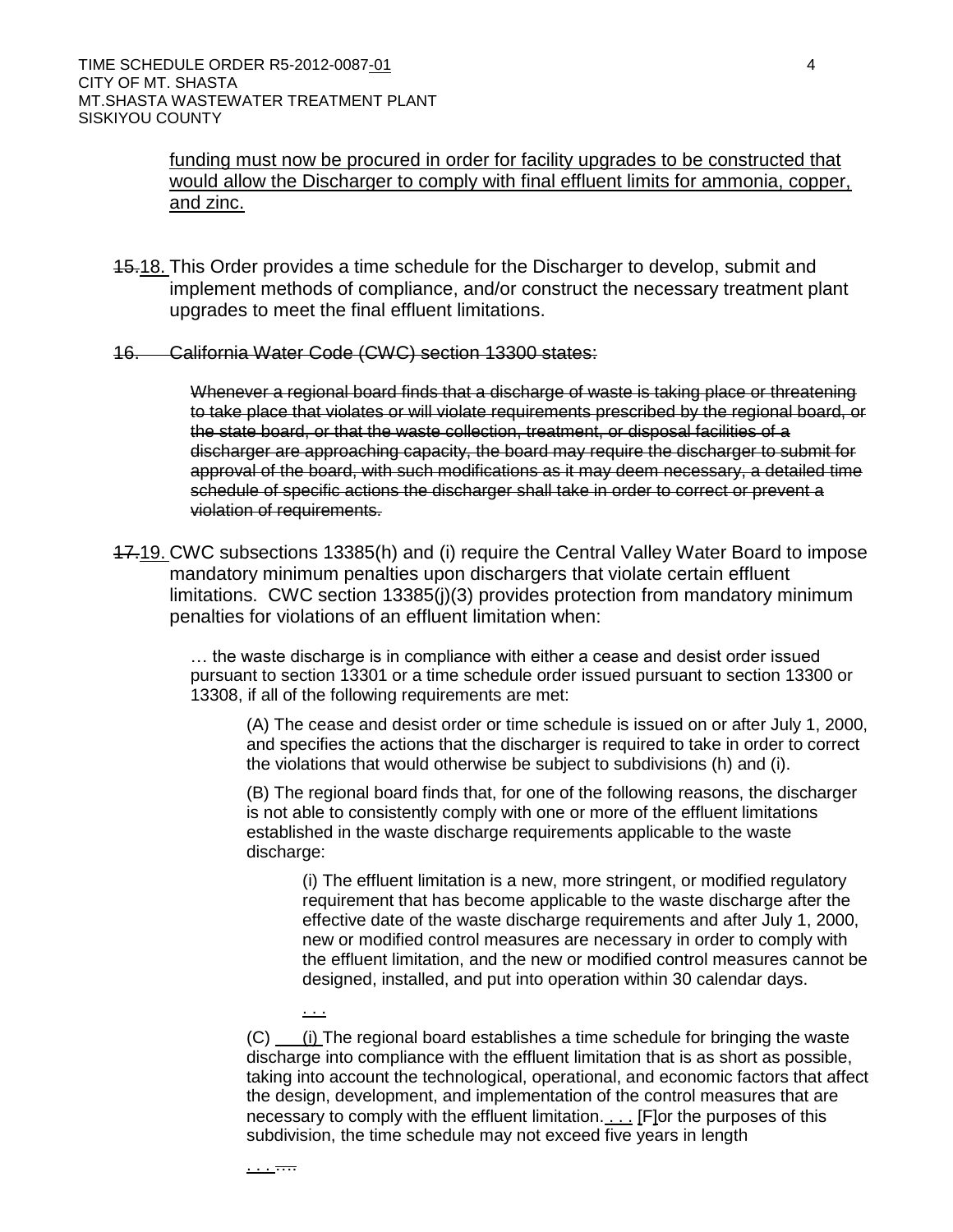$\overline{a}$  order, the schedule shall include interim requirements and the dates for their achievement. The interim requirements shall include both of the following: (iii) If the time schedule exceeds one year from the effective date of the

 $(I<sub>i</sub>)$  Effluent limitations for the pollutant or pollutants of concern.

 $(IIIii)$  Actions and milestones leading to compliance with the effluent limitation.

 (D) The discharger has prepared and is implementing in a timely and proper manner, or is required by the regional board to prepare and implement, a pollution prevention plan pursuant to Ssection 13263.3.

- 18.20. The time schedule order satisfies provisions of CWC section 13385(j)(3) as follows:
	- 13385(j)(3)(A): This time schedule order is being issued after July 1, 2000, and<br>specifies actions that the Discharger must take to correct the Compliance Time Schedule Table on Page 98). violations that would be subject to enforcement actions (see
	- final effluent limits. Additionally, the Discharger has provided a feasibility study indicating it would take approximately **5** years to secure funding to conduct upgrades to the treatment plant to meet the new final effluent limitations. Therefore the new  $13385(j)(3)(B)(i)$ : This time schedule order includes new effluent limits that become effective after the July 1, 2000 date, and may require new or modified control measures in order to comply with the modifications cannot be designed, installed, or put into operation within 30 calendar days.
	- will take approximately 5 years to meet the new final effluent will have to conduct upgrades to the treatment plant. This upgrades the plant will have to complete to meet the final  $13385(j)(3)(C)(i)$ : The Discharger has provided a feasibility study that indicates it limitations. To meet the new final limitations, the Discharger timeframe is as short as possible, considering the major effluent limitations.
	- 13385(j)(3)(C)(iii)(I): This time schedule order contains effluent limits for the constituents of concern, which are ammonia, copper and zinc.
	- limitations (See the Compliance Time Schedule Table on Page 13385(j)(3)(C)(iii)(II): This time schedule order contains milestones and actions which lead to compliance with the final effluent 98).
	- Discharger must submit and implement a pollution prevention  $13385(j)(3)(D)$ : This time schedule order contains a requirement that the plan within 6 months after adoption of the time schedule order.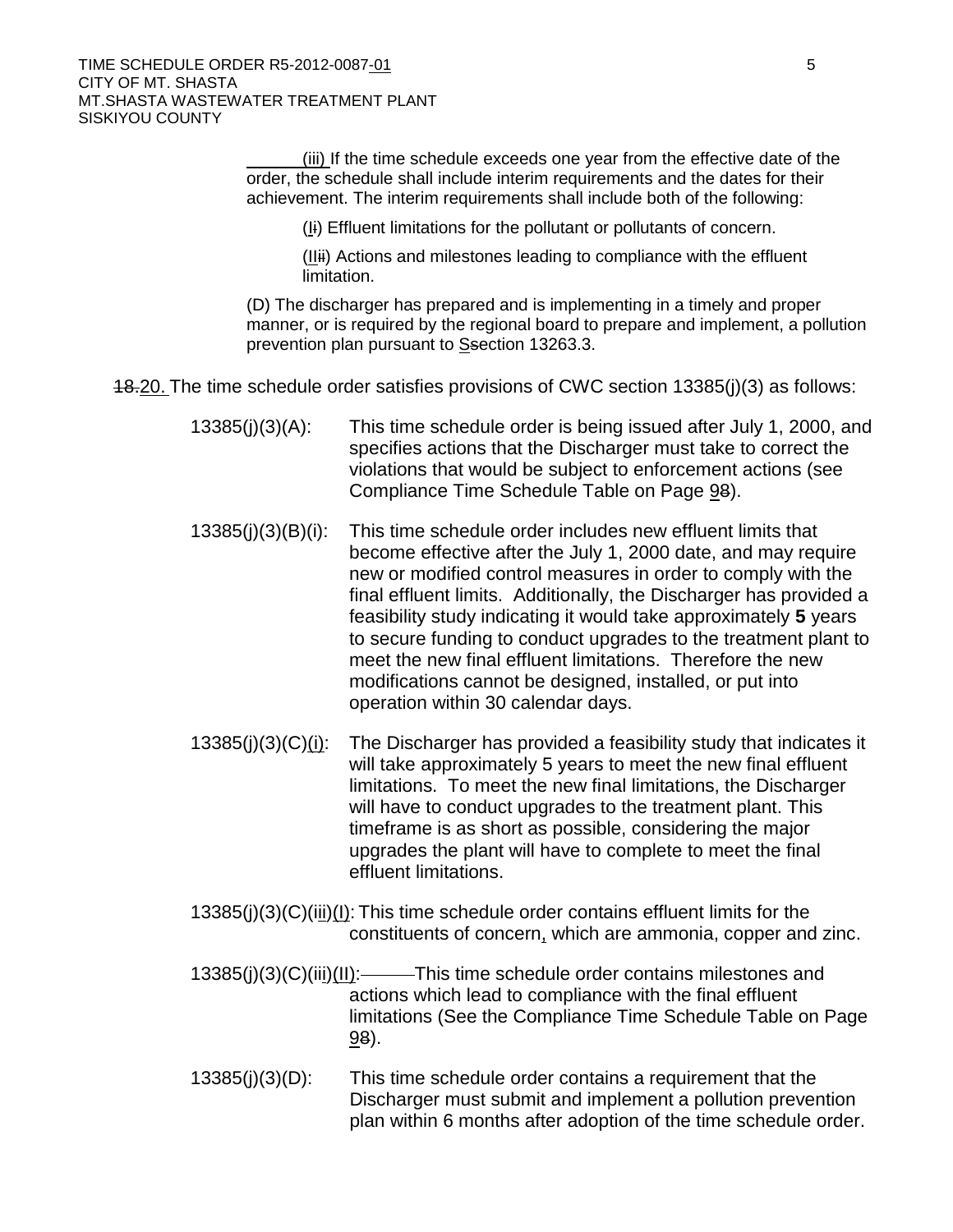- limitations. CWC section 13385(j) exempts certain violations from the mandatory minimum penalties. CWC section 13385(j)(3) exempts the discharge from  mandatory minimum penalties "*where the waste discharge is in compliance with either a cease and desist order issued pursuant to Section 13301 or a time schedule*  19. CWC section 13385(h) and (i) require the Central Valley Water Board to impose mandatory minimum penalties upon dischargers that violate certain effluent *order issued pursuant to Section 13300, if all the [specified] requirements are met.*"
- accordance with CWC section 13385(j)(3). CWC section 13385(j)(3) requires the Discharger to update and implement a pollution prevention plan pursuant to section 13263.3 of the California Water Code. Therefore, a pollution prevention plan will be 21. Compliance with this Order exempts the Discharger from mandatory penalties for violations of the final effluent limitations for ammonia, copper, and zinc, in necessary for ammonia, copper, and zinc in order to effectively reduce the effluent concentrations by source control measures.
- copper and zinc does not exceed ten years. The first five years of protection from mandatory minimum penalties for violations of final effluent limit violations for copper On 4 October 2012, TSO R5-2012-0087 was adopted and an additional five years of protection from mandatory minimum penalties for violations of final effluent limits for This additional five year term expires on 4 October 2017 and no additional time may 22. In accordance with Water Code section 13385 ( $j(3)(C)$ , the total length of protection from mandatory minimum penalties for violations of final effluent limitations for and zinc pursuant to Water Code section 13385, subdivision (j)(3)(A) through (D) began with the adoption of Cease and Desist Order R5-2007-0057 on 21 June 2007. copper and zinc was granted pursuant to Water Code section 13385(j)(3)(C)(ii)(II). be granted.
- ammonia does not exceed ten years. The first five years of protection from mandatory minimum penalties for violations of final effluent limits for ammonia the adoption of Cease and Desist Order R5-2010-0064 on 27 May 2010. TSO R5- violations of final effluent limits for ammonia from 4 October until 27 May 2015 13385(j)(3)(C)(ii)(II). TSO R5-2012-0087-01 provides protection from MMPs for violations of final effluent limits for ammonia from the effective date of this Order until 23. In accordance with Water Code section  $13385(j)(3)(C)$ , the total length of protection from mandatory minimum penalties for violations of the final effluent limitations for pursuant to Water Code section 13385, subdivisions (j)(3)(A) through (D) began with 2012-0087 was adopted on 4 October 2012 and provided protection from MMPs for pursuant to Water Code section 13385, subdivisions (j)(3)(A) through D. TSO R5- 2012-0087 provided further protection from MMPs for violations of final effluent limits for ammonia from 28 May 2015 until 1 June 2017 pursuant to Water Code section 27 May 2020.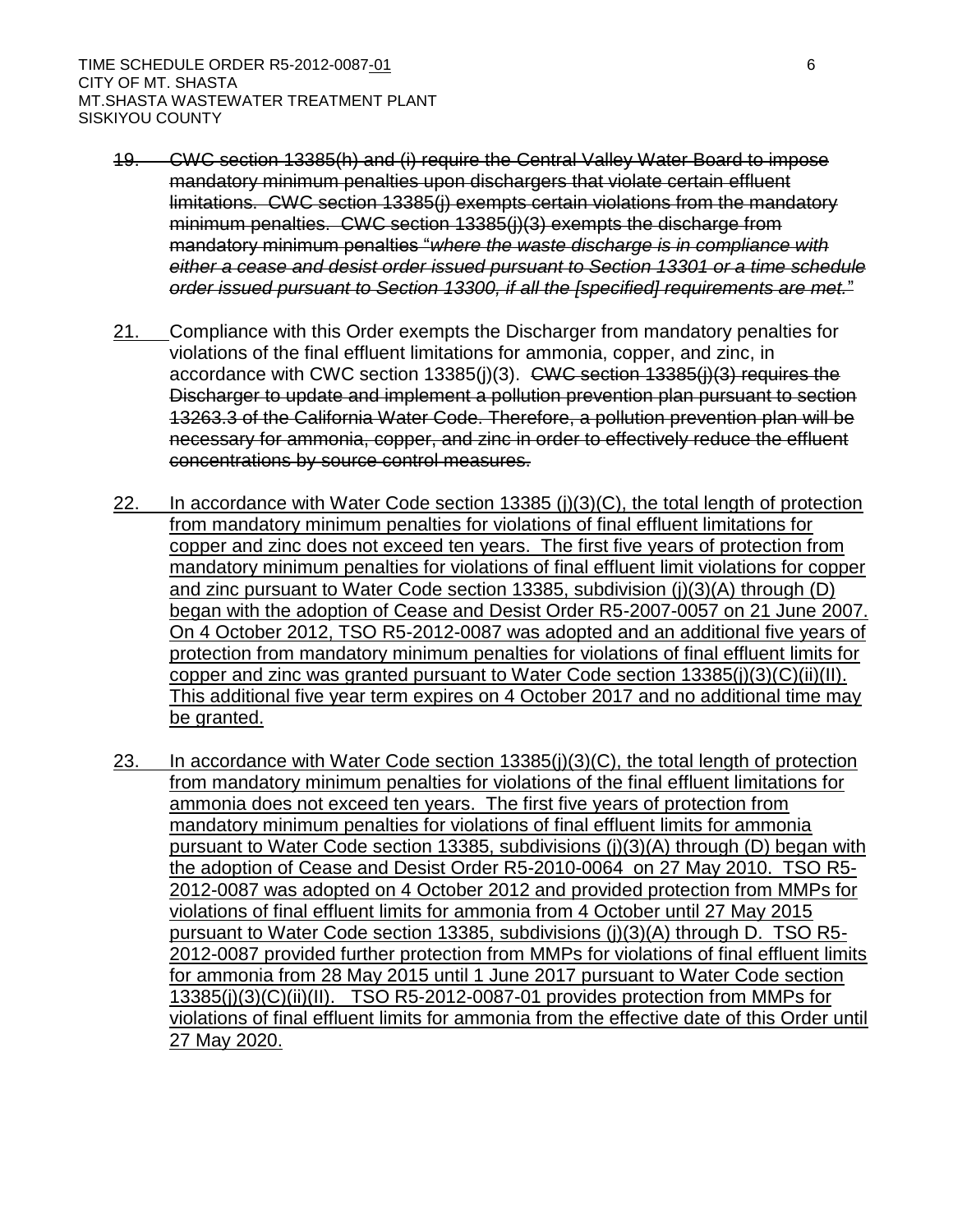- and dates for achievement. The time schedule does not exceed 5 years. 20.24. Since the time schedule for completion of actions necessary to bring the waste discharge into compliance exceeds 1 year, this Order includes interim requirements
- of a maximum daily and average monthly effluent concentration derived using sample data provided by the Discharger demonstrating actual treatment plant performance. The method to set interim effluent limitations depends on the number 21.25. The compliance time schedule in this Order includes interim performance-based effluent limitations for ammonia, copper, and zinc. Interim effluent limitations consist of sample data.
	- 99.9% of the data points will lie within 3.3 standard deviations of the mean (Basic the proposed 3.3 standard deviation limit, the maximum effluent concentration a. **10 or more data points.** In developing the interim limitations, when there are 10 sampling data points or more, sampling and laboratory variability is accounted for by establishing interim limits that are based on normally distributed data where Statistical Methods for Engineers and Scientists, Kennedy and Neville, Harper and Row, 3<sup>rd</sup> Edition, January 1986). Where actual sampling shows an exceedance of (MEC) has been established as the interim limitation.
	- b. Less than 10 data points. When there are less than 10 sampling data points *Control* (EPA/505/2-90-001) (TSD) recommends a coefficient of variation of 0.6 be utilized as representative of wastewater effluent sampling. The TSD recognizes that a minimum of 10 data points is necessary to conduct a valid statistical term average objective is to maintain, at a minimum, the current plant performance level. Thus, when there are less than 10 sampling points for a constituent, interim limitation is less than the MEC, the interim limitation is established as the MEC. available, the *Technical Support Document for Water Quality-Based Toxics*  analysis. The multipliers contained in Table 5-2 of the TSD are used to determine a daily limitation based on a long-term average objective. In this case, the longlimitations are based on 3.11 times the MEC to obtain the daily interim limitation (TSD, Table 5-2) and 2.13 times the MEC to obtain the average monthly interim limitation (assuming one sample per month). If the statistically projected interim

 ammonia, copper, and zinc. Daily and monthly average effluent data for each The following table summarizes the calculation of the interim effluent limitations for constituent were the same values therefore the interim maximum daily and average monthly effluent limitations for each constituent are equal:

| <b>Parameter</b>             | Units | <b>MEC</b> | <b>Mean</b> | <b>Standard</b><br><b>Deviation</b> | Number of<br><b>Samples</b><br>with<br><b>Detections</b> | <b>Calculated</b><br><b>Interim</b><br>Limitation | <b>Interim</b><br>Limitation<br>(Average<br><b>Monthly)</b> | <b>Interim</b><br>Limitation<br>(Maximum<br>Daily) |
|------------------------------|-------|------------|-------------|-------------------------------------|----------------------------------------------------------|---------------------------------------------------|-------------------------------------------------------------|----------------------------------------------------|
| Ammonia                      | mg/L  | 48.1<br>21 | 10.47<br>11 | 5.234.4                             | 21 88                                                    | $27.725.5$ <sup>1</sup>                           | 27.7 25.5                                                   | 27.7 25.5                                          |
| Copper, Total<br>Recoverable | ug/L  | 32.0       | 9.03        | 6.17                                | 45                                                       | 29.4                                              | $32.0^2$                                                    | $32.0^2$                                           |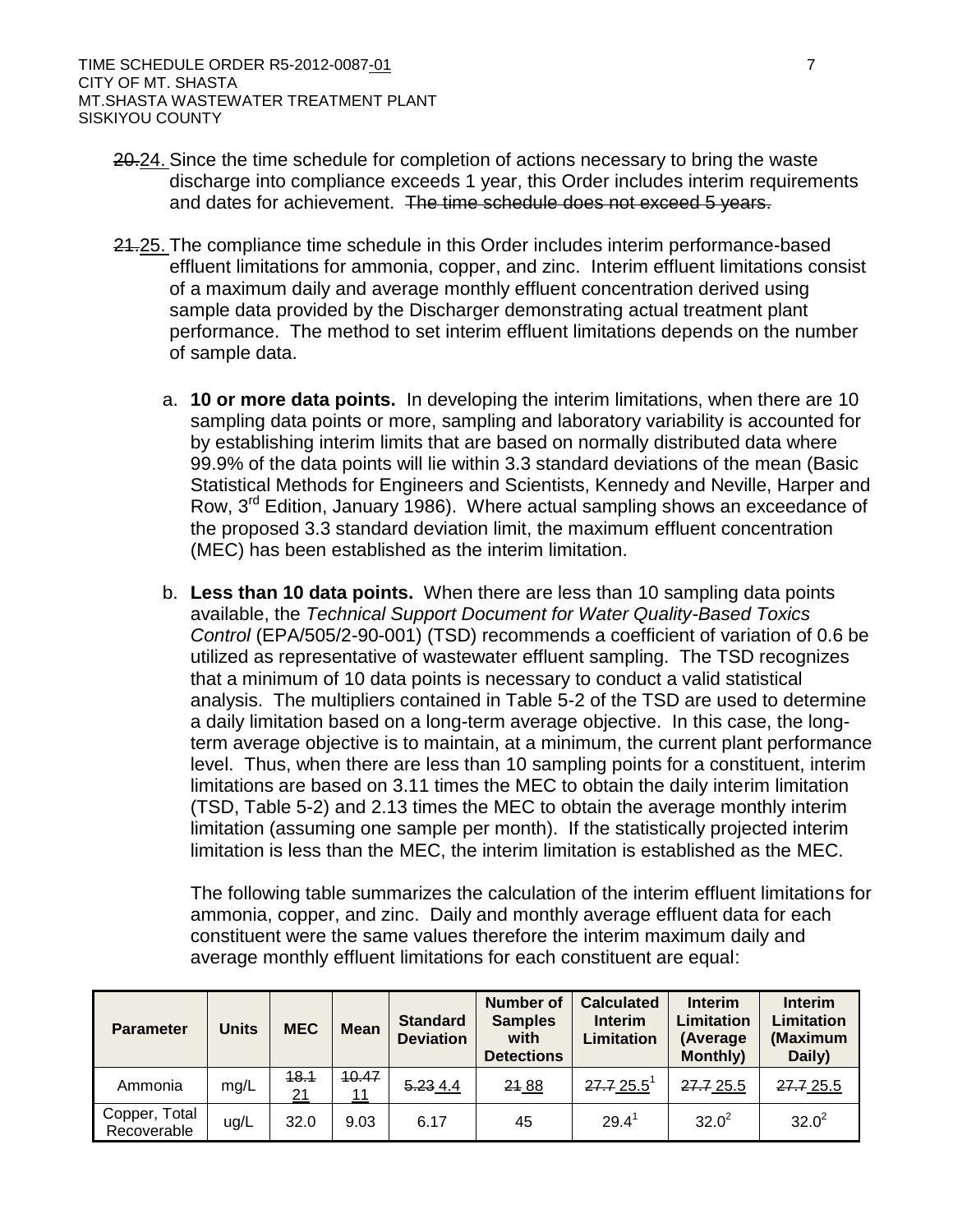| <b>Parameter</b>                                                                                                                                            | <b>Units</b> | <b>MEC</b> | <b>Mean</b> | <b>Standard</b><br><b>Deviation</b> | Number of<br><b>Samples</b><br>with<br><b>Detections</b> | <b>Calculated</b><br><b>Interim</b><br>Limitation | <b>Interim</b><br>Limitation<br>(Average<br><b>Monthly</b> ) | <b>Interim</b><br>Limitation<br>(Maximum<br>Daily) |
|-------------------------------------------------------------------------------------------------------------------------------------------------------------|--------------|------------|-------------|-------------------------------------|----------------------------------------------------------|---------------------------------------------------|--------------------------------------------------------------|----------------------------------------------------|
| Zinc, Total<br>Recoverable                                                                                                                                  | ug/L         | 47.6       | 14.84       | 9.21                                | 46                                                       | $45.2^1$                                          | $47.6^{2}$                                                   | $47.6^{2}$                                         |
| Based on the Mean $+3.3 \times$ Std Dev<br><sup>2</sup> When the calculated interim limitation is less than the MEC, use the MEC for the interim limitation |              |            |             |                                     |                                                          |                                                   |                                                              |                                                    |

- when compliance with the final effluent limitations cannot be achieved by the existing discharge. Discharge of constituents in concentrations in excess of the final effluent enforceable ceiling concentration until compliance with the effluent limitations can be 22.26. The Central Valley Water Board finds that the Discharger can maintain compliance with the interim limitations included in this Order. Interim limitations are established limitations, but in compliance with the interim effluent limitations, can significantly degrade water quality and adversely affect the beneficial uses of the receiving stream on a long-term basis. The interim limitations, however, establish an achieved.
- 23.27. On 4 October 2012 and on 7 April 2017, in Rancho Cordova, California, after due Time Schedule Order under CWC section 13300 to establish a time schedule to notice to the Discharger and all other affected persons, the Central Valley Water Board conducted a public hearing at which evidence was received to consider a achieve compliance with waste discharge requirements.
- permit. This Order is also exempt from CEQA in accordance with Section environment (Title 14 CCR section 15061(b)(3)) as it is intended to enforce 24.28. Issuance of this Order is exempt from the provisions of the California Environmental Quality Act (Public Resources Code, Section 21000, et seq.) ("CEQA"), under Water Code Section 13389, since any adoption or modification of a NPDES Permit for an existing source is exempt and this order only serves to implement such a NPDES 15321(a)(2), Title 14, California Code of Regulations. This Order is not subject to the limitations of Government Code section 65962.5(c)(3) [Cortese List] on use of categorical exemptions because it does not involve the discharge of "hazardous" materials as used in that statute, but rather involves the discharge of treated domestic wastewater. In addition, adoption of this Order is not subject to CEQA because this Order does not have the potential to cause a significant impact on the preexisting requirements to improve the quality of ongoing discharges that are part of the CEQA "baseline". Any plant upgrades or replacement are the result of WDR Order R5-2012-0086 and not this Order.
- 25.29. In the event the selected alternative requires additional review under CEQA, the Discharger shall conduct required review and obtain appropriate approval prior to initiating construction.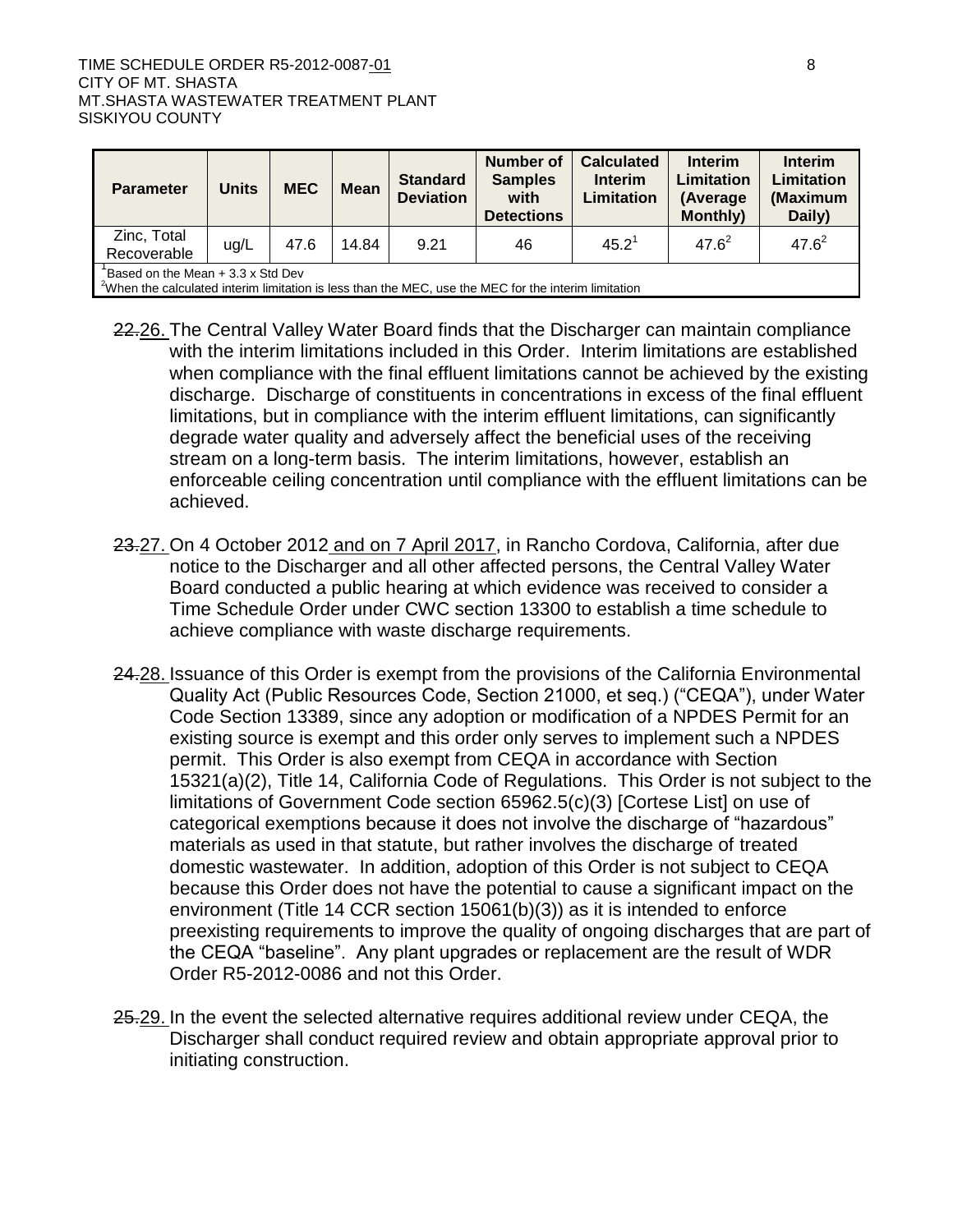### **IT IS HEREBY ORDERED THAT:**

1. The Discharger shall comply with the following time schedule to ensure compliance with the final effluent limitations for ammonia, copper, and zinc contained in WDR Order R5-2012-0086 as described in the above Findings:

| Task                                                                                                                                 | Compliance Date                                                         |  |  |  |  |  |
|--------------------------------------------------------------------------------------------------------------------------------------|-------------------------------------------------------------------------|--|--|--|--|--|
| Submit and implement a Pollution Prevention Plan (PPP) <sup>1</sup> pursuant to<br>CWC section 13263.3 for ammonia, copper, and zinc | 6 Months after Adoption Date of<br>this Order                           |  |  |  |  |  |
| Submit Method of Compliance Workplan/Schedule.                                                                                       | 6 Months after Adoption Date of<br>this Order                           |  |  |  |  |  |
| Progress Reports <sup>2</sup>                                                                                                        | 1 June, annually, after approval of<br>workplan until final compliance. |  |  |  |  |  |
| Submit Method of Compliance Project Report (e.g. preliminary<br>engineering report)                                                  | 1 June 2014                                                             |  |  |  |  |  |
| Begin Compliance Project                                                                                                             | 1 June 2015                                                             |  |  |  |  |  |
| Achieve compliance with applicable final effluent limits for ammonia,<br>copper, and zinc.                                           | 1 June 2017 4 October 2017                                              |  |  |  |  |  |
| Achieve compliance with applicable final effluent limits for ammonia                                                                 | 27 May 2020                                                             |  |  |  |  |  |
| The Discharger shall implement a new Pollution Prevention Plan (PPP) and shall meet the requirements                                 |                                                                         |  |  |  |  |  |

### **COMPLIANCE TIME SCHEDULE TABLE**

specified in California Water Code Section 13263.

<sup>2</sup> The progress reports shall detail what steps have been implemented towards achieving compliance with waste discharge requirements, including studies, construction progress, evaluation of measures implemented, and recommendations for additional measures as necessary to achieve full compliance with the final effluent limitations.

The following interim average monthly and maximum daily effluent limitations shall be effective immediately in lieu of the final effluent limitations for ammonia, copper, and zinc contained in WDR Order R5-2012-0086. The final effluent limitations at Discharge Point No. 001 for ammonia, copper, and zinc contained in WDR Order R5-2012-0086 shall become effective on 1 June 2017 4 October 2017 for copper and zinc and 27 May 2020 for ammonia, or when the Discharger is able to come into compliance, whichever is sooner.

| <b>Parameter</b>          | <b>Units</b> | <b>Interim Average Monthly</b><br><b>Effluent Limitation</b> | <b>Interim Maximum Daily</b><br><b>Effluent Limitation</b> |
|---------------------------|--------------|--------------------------------------------------------------|------------------------------------------------------------|
| Ammonia                   | mg/L         | <del>27.7</del> 25.5                                         | 27.7 25.5                                                  |
| Copper, Total Recoverable | ug/L         | 32.0                                                         | 32.0                                                       |
| Zinc, Total Recoverable   | ug/L         | 47.6                                                         | 47.6                                                       |